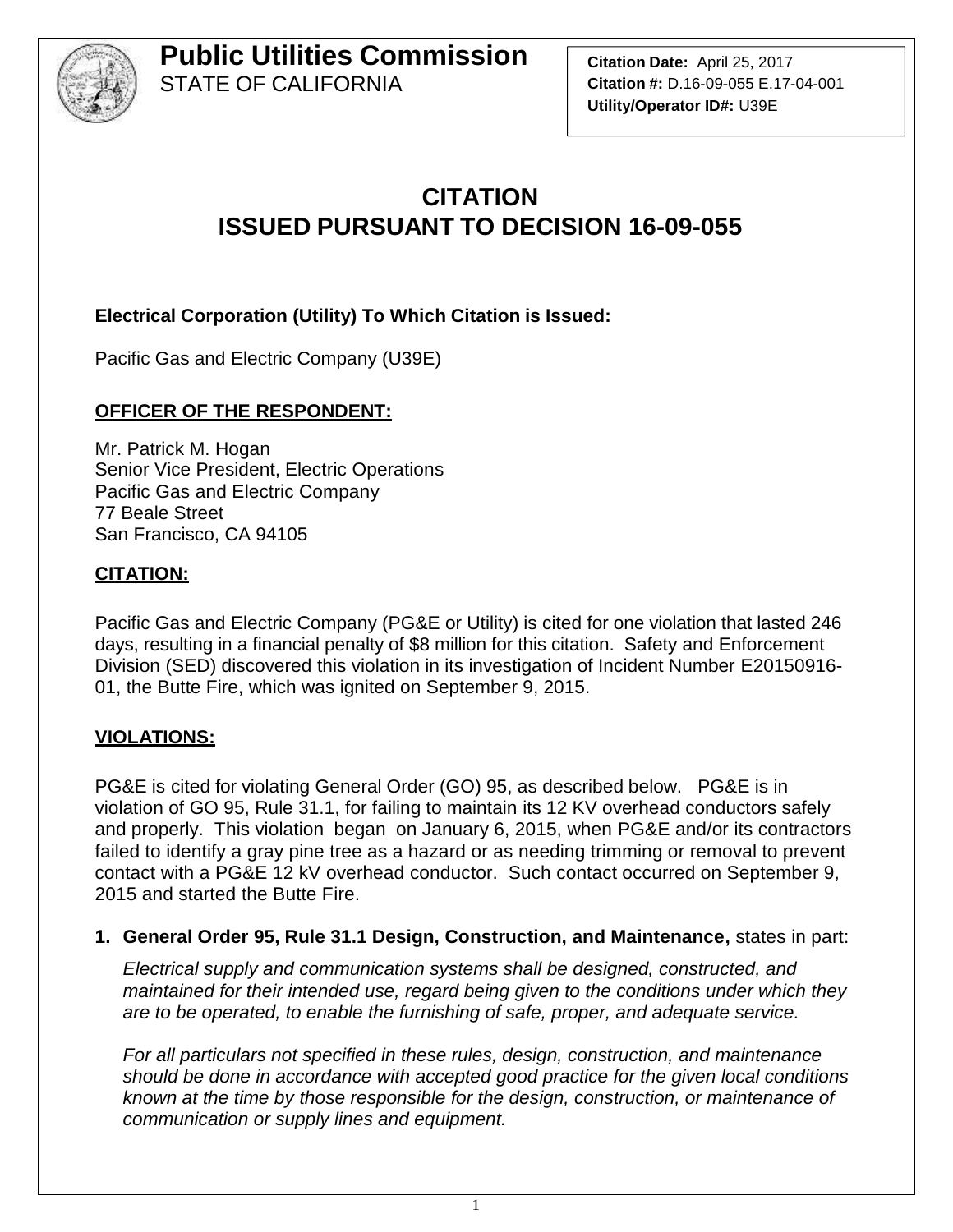

**Citation Date:** April 25, 2017 **Citation #:** D.16-09-055 E.17-04-001 **Utility/Operator ID#:** U39E

### **ENCLOSURES:**

The following enclosures were used to establish the findings of fact:

*Enclosure 1 – SED Incident Investigation Report, dated March 29, 2017*

*Attachment 1 – California Department of Forestry and Fire Protection Butte Incident Investigation Report*

*Attachment 2– Arborist Report Prepared for California Department of Forestry and Fire Protection*

#### **STATEMENT OF FACTS:**

The above violation is documented in the attached *Enclosure 1 – SED Incident Investigation Report* which is based on the following: SED's data requests and field observations, interviews conducted, and review of the Investigation Report of the California Department of Forestry and Fire Protection (CAL FIRE) and the Arborist Report prepared for CAL FIRE.

SED's investigation found that neither PG&E nor its contractors took appropriate steps to remedy the condition and consequences when two grey pine trees in a stand were removed. The appropriate steps were not taken to prevent a remaining grey pine tree from leaning and contacting the 12 kV overhead conductor. This failure created an unsafe and dangerous condition that resulted in the subject tree leaning and making contact with the 12 kV overhead conductor, thus causing a fire.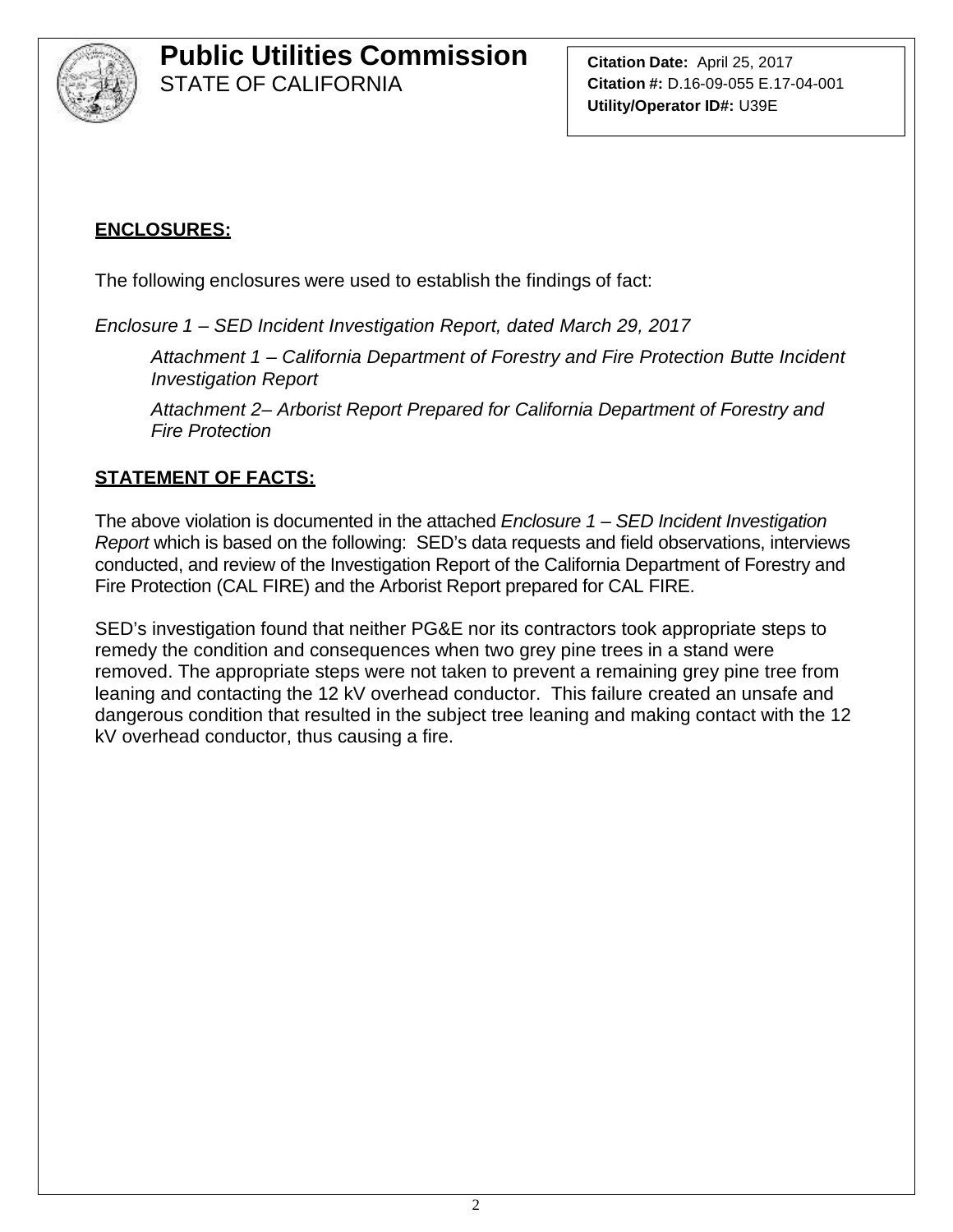

# **Public Utilities Commission**

STATE OF CALIFORNIA

**Citation Date:** April 25, 2017 **Citation #:** D.16-09-055 E.17-04-001 **Utility/Operator ID#:** U39E

#### **SED CITATION ANALYSIS**

| <b>Element</b>                                         | <b>Staff Finding</b>                                                                                                                                                                                                                                                                                                                                                                                                                                                                                                                                                                                                              |
|--------------------------------------------------------|-----------------------------------------------------------------------------------------------------------------------------------------------------------------------------------------------------------------------------------------------------------------------------------------------------------------------------------------------------------------------------------------------------------------------------------------------------------------------------------------------------------------------------------------------------------------------------------------------------------------------------------|
| Number of violation(s) and<br>duration of violation(s) | One violation of GO 95, Rule 31.1 from January 6,<br>2015 to September 9, 2015 (246 days) for not<br>identifying the subject grey pine tree as a hazard or as<br>needing trimming or removal to prevent contact with a<br>12 kV conductor.                                                                                                                                                                                                                                                                                                                                                                                        |
| Severity or gravity of the offense                     | The violation described in this citation created a<br>significant hazard to public safety. The incident<br>resulted in a fire that burned 70,868 acres, destroyed<br>921 structures (549 homes, 368 outbuildings, and 4<br>commercial properties) and damaged 44 structures,<br>resulted in two "indirect" civilian fatalities, one injury<br>and a sustained outage to 14,267 customers.                                                                                                                                                                                                                                         |
| Conduct of the utility                                 | Prior to the incident, PG&E had a vegetation<br>management program in place that performs annual<br>patrols of all primary and secondary distribution lines.<br>Trees near the circuits covered by routine patrols are to<br>be pruned on an annual basis. PG&E also uses LiDAR<br>(Light Detection And Ranging) technology and spectral<br>imagery to identify hazardous trees in high fire danger<br>areas. Trees identified using these technologies are<br>then inspected from the ground and abated as<br>necessary. PG&E uses contractors as part of its<br>vegetation management for pre-inspections and tree<br>trimming. |
|                                                        | Even though PG&E has a vegetation management<br>program in place that addresses hazardous trees,<br>PG&E and/or its contractors failed to identify the<br>hazardous condition that was created after two other<br>gray pines were removed.                                                                                                                                                                                                                                                                                                                                                                                        |
|                                                        | PG&E regularly updates its vegetation management<br>program but nothing new was implemented related to<br>the Butte Fire.                                                                                                                                                                                                                                                                                                                                                                                                                                                                                                         |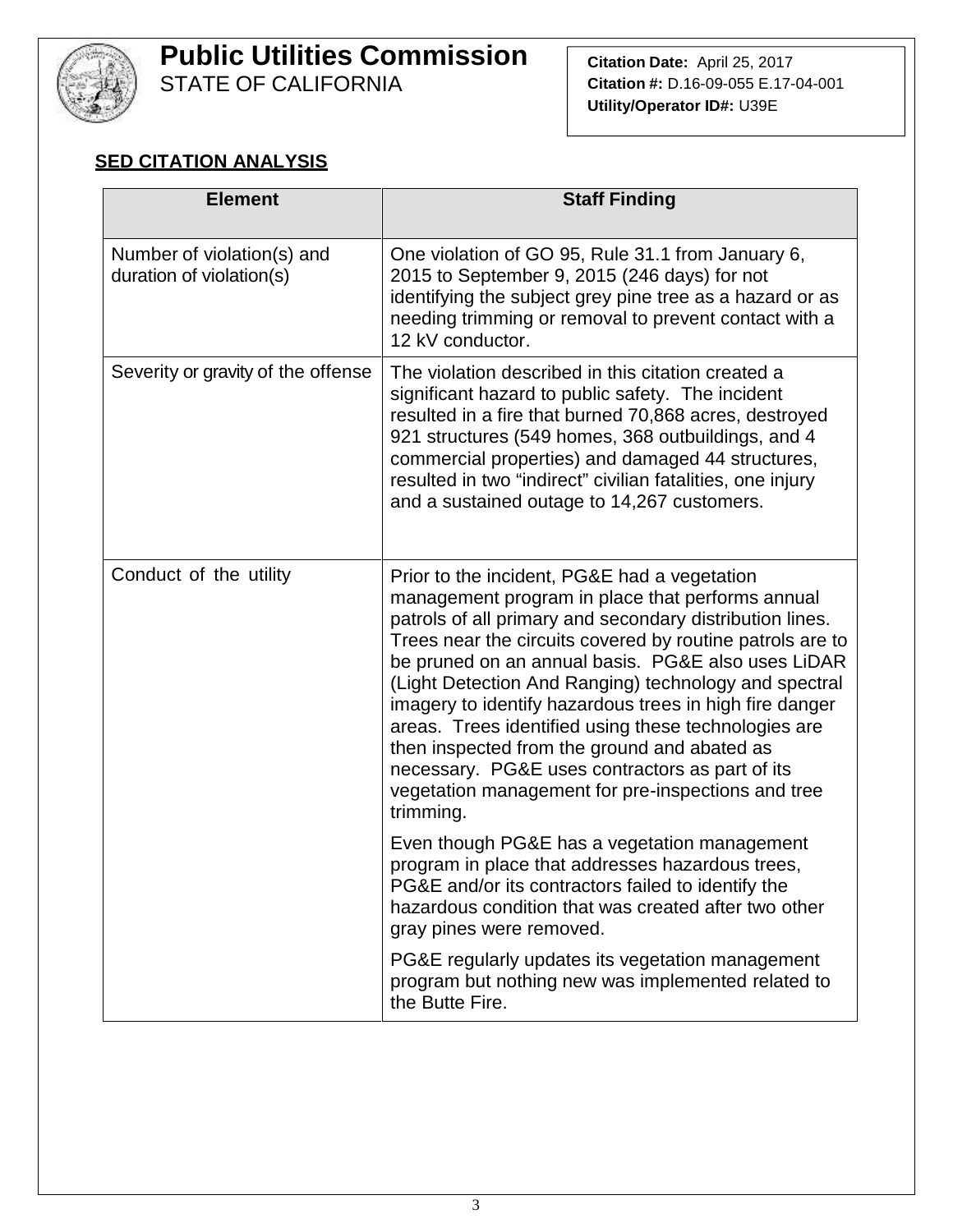

**Citation Date:** April 25, 2017 **Citation #:** D.16-09-055 E.17-04-001 **Utility/Operator ID#:** U39E

| Prior history of similar<br>violation(s) | SED's incident investigations have found PG&E in<br>violation of GO 95, Rule 31.1, 37 times since<br>1999. Examples include:                                                                                                                                                                                                                                                                                                                                                                                                                                   |
|------------------------------------------|----------------------------------------------------------------------------------------------------------------------------------------------------------------------------------------------------------------------------------------------------------------------------------------------------------------------------------------------------------------------------------------------------------------------------------------------------------------------------------------------------------------------------------------------------------------|
|                                          | E20101110-01 - PG&E in violation of Rule 31.1 for<br>improperly installing switches in a substation which led<br>to equipment failure and an outage.                                                                                                                                                                                                                                                                                                                                                                                                           |
|                                          | E20070614-01 - PG&E in violation of Rule 31.1 for<br>failing to maintain its 21 kV overhead conductors safely<br>and properly.                                                                                                                                                                                                                                                                                                                                                                                                                                 |
| Self-reporting of the violation          | Not self-reported; SED discovered the violations<br>during investigation of the reported incident.                                                                                                                                                                                                                                                                                                                                                                                                                                                             |
| Financial resources of the utility       | 5.4 million electric customers; 4.3 million natural gas<br>customers; \$7.094 billion authorized General Rate<br>Case revenues for test year 2014.                                                                                                                                                                                                                                                                                                                                                                                                             |
| The totality of the<br>circumstances     | Aggravating factors included the consequences of the<br>incident (loss of life, injury, infrastructure/environmental<br>damages, and customer outages), not taking steps to<br>remedy the condition and consequences of removing<br>trees, creating an unsafe and dangerous condition, and<br>allowing a tree to contact an energized conductor.<br>Mitigating factors include the actions taken to address<br>the violations, performing appropriate inspections and<br>PG&E taking major fire risk mitigation initiatives prior to<br>the start of the fire. |
|                                          | Other factors considered are that PG&E was generally<br>cooperative during SED's investigation, and PG&E<br>possesses sufficient financial resources to pay the<br>penalties.                                                                                                                                                                                                                                                                                                                                                                                  |
|                                          |                                                                                                                                                                                                                                                                                                                                                                                                                                                                                                                                                                |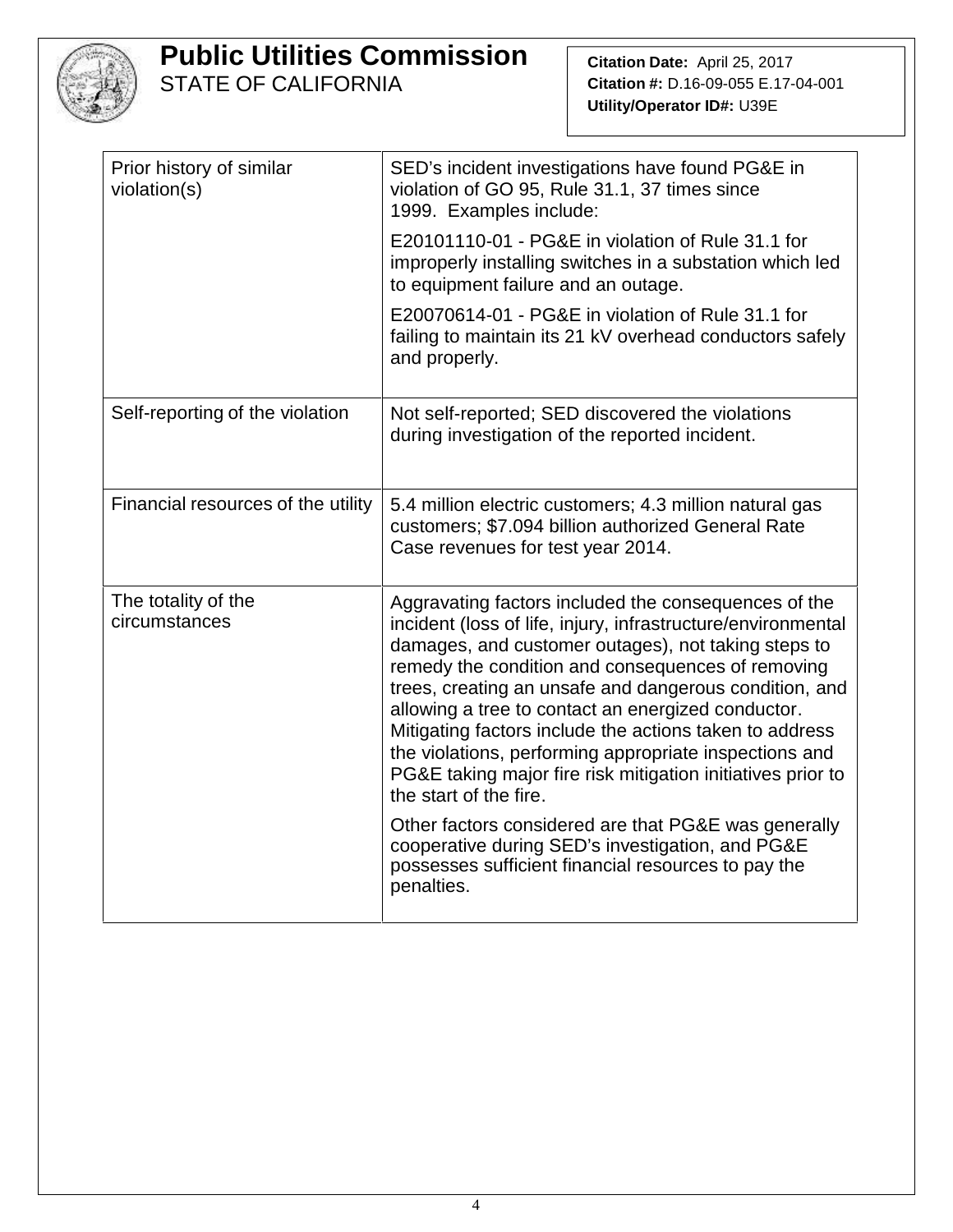

**Citation Date:** April 25, 2017 **Citation #:** D.16-09-055 E.17-04-001 **Utility/Operator ID#:** U39E

| The role of precedent                                                           | CPUC decisions approving settlements in which utility<br>agreed to a penalty related to vegetation management:<br>D.10-04-047 regarding three fires, one of which                     |
|---------------------------------------------------------------------------------|---------------------------------------------------------------------------------------------------------------------------------------------------------------------------------------|
|                                                                                 | allegedly was due to San Diego Gas & Electric<br>Company (SDG&E) tree trimming; SDG&E agreed to<br>pay \$14.35 million related to the three fires.                                    |
|                                                                                 | D.99-07-029 regarding PG&E compliance with<br>vegetation clearance standards; PG&E agreed to pay<br>\$6 million and to fund up to \$22.7 million in<br>vegetation-related activities. |
|                                                                                 | D.98-12-025 regarding SDG&E's tree trimming<br>practices and related fires; SDG&E agreed to pay \$1<br>million and to spend \$200,000 for public education.                           |
| <b>Resultant Citation Taking</b><br>All Of These Factors Into<br><b>Account</b> | \$8,000,000, consistent with the administrative limit<br>on citations adopted in Decision 16-09-055.                                                                                  |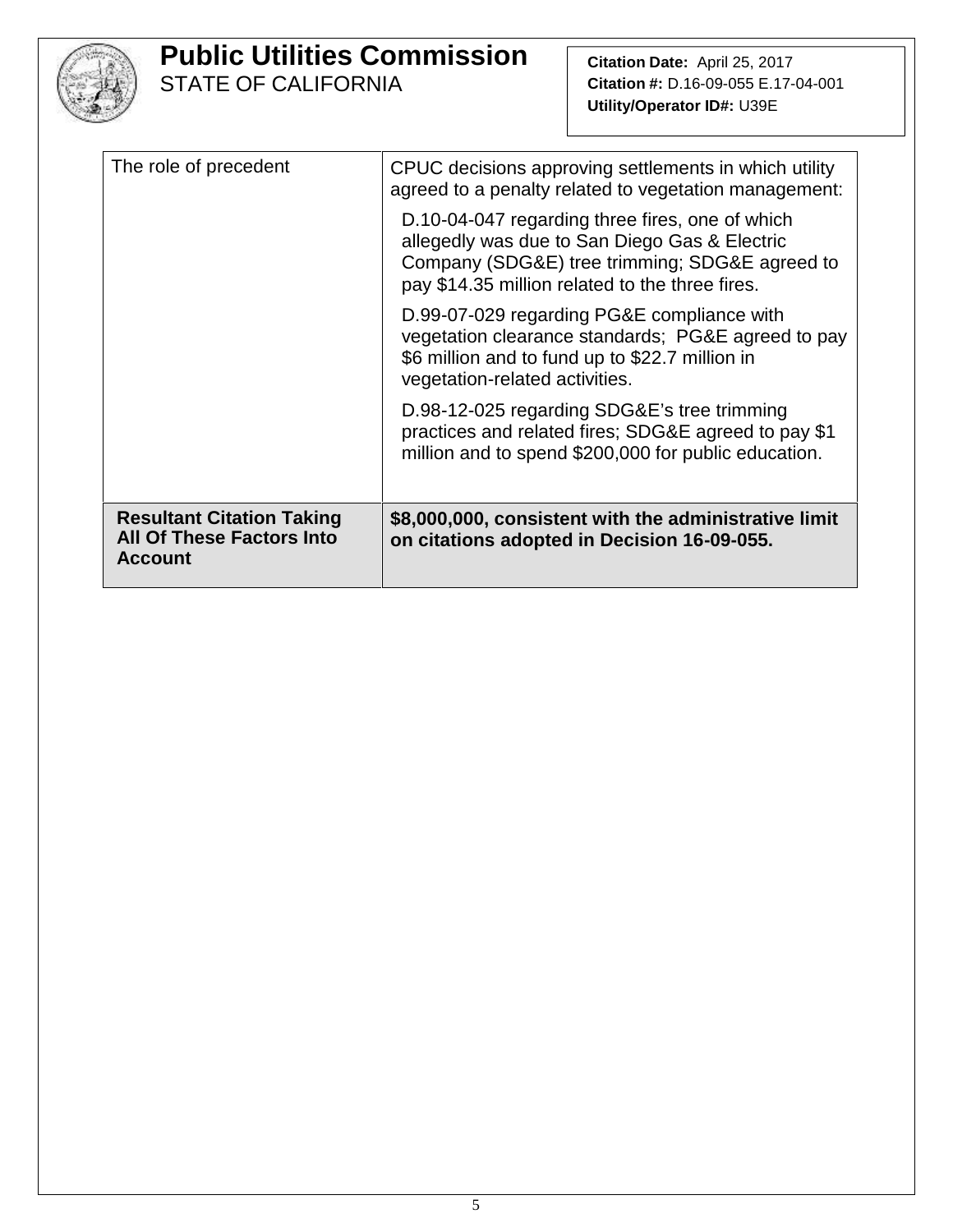

**Citation Date:** April 25, 2017 **Citation #:** D.16-09-055 E.17-04-001 **Utility/Operator ID#:** U39E

#### **RESPONSE:**

Respondent is called upon to provide a response to this Citation by: **5:00 PM on May 25, 2017**. By way of such response, Respondent, **within 30 calendar days,** must either pay the amount of the penalty set forth in this citation<sup>1</sup>, or appeal<sup>2</sup> the citation. In addition, the Respondent must do one of the following:

- (1) For violations constituting immediate safety hazards: Respondent must immediately correct the immediate safety hazards.
- (2) For violations that do not constitute immediate safety hazards: Violations that do not constitute immediate safety hazards must be corrected within 30 days after the citation is served. If said violations that do not constitute immediate safety hazards cannot be corrected within 30 days, then the Respondent must submit a detailed Compliance Plan to the Director of SED within 30 days after the citation issues, unless the utility and the Director of SED, before the expiration of the 30 day period, agree in writing to another date, reflecting the soonest that the Respondent can correct the violations. The Compliance Plan must provide a detailed description of when the violation will be corrected, the methodology to be utilized, and a statement supported by a declaration from the Respondent's Chief Executive Officer or appropriate designee (CEO Declaration) stating that in the Respondent's best judgment, the time that will be taken to correct the violation will not affect the safety or integrity of the operating system or endanger public safety.

Note: Respondent will forfeit the right to appeal the citation by failing to do one of the options outlined above within 30 days. Payment of a citation or filing a Notice of Appeal does not excuse the Respondent from curing the violation. The amount of the penalty may continue to accrue until a Notice of Appeal is filed. Penalties are stayed during the appeal process. A late payment will be subject to a penalty of 10% per year, compounded daily and to be assessed beginning the calendar day following the payment-due date. The Commission may take additional action to recover any unpaid fine and ensure compliance with applicable statutes and Commission orders.

\_\_\_\_\_\_\_\_\_\_\_\_\_\_\_\_\_\_\_\_\_\_\_\_\_\_\_\_ 1 For fines paid pursuant to Pub. Util. Code §2107 and D.16-09-055 Respondent shall submit a certified check payable to California Public Utilities Commission using the attached Citation Payment Form. Upon payment, the fine will be deposited in the State Treasury to the credit of the General Fund and this citation will become final.

<sup>2</sup> Respondent may Appeal this citation by completing and submitting a Notice of Appeal Form. Please see the attached document, "Directions For Submitting An Appeal To A Citation Issued Pursuant to Decision 16-09-055" for information on the appeals process and the attached "Notice of Appeal Of Citation Form."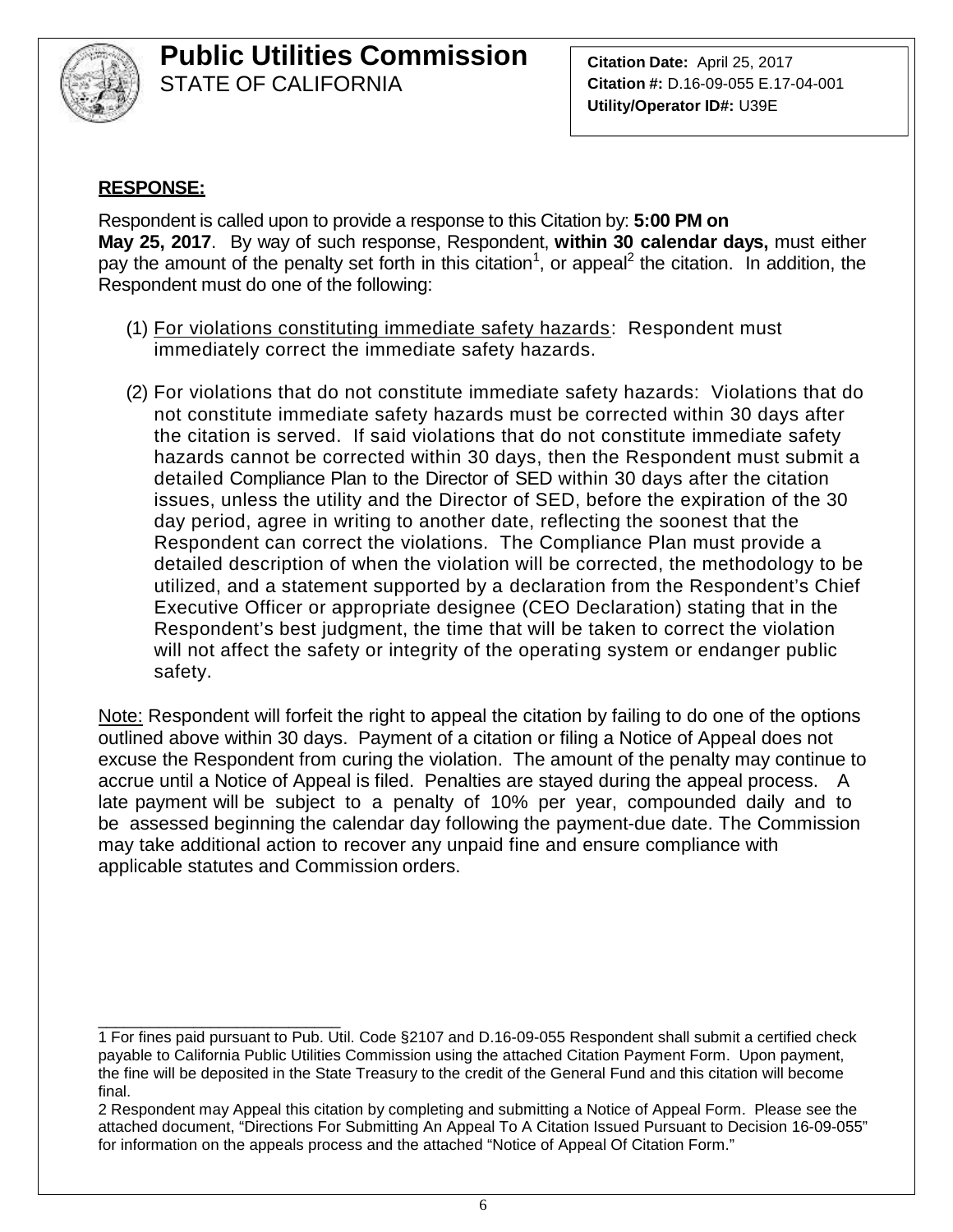

Citation Date: April 25, 2017 Citation#: D.16-09-055 E.17-04-001 Utility/Operator ID#: U39E

#### NOTIFICATION TO LOCAL AUTHORITIES:

As soon as is reasonable and necessary, and no later than 10 calendar days after service of the citation is effected, Respondent must provide a notification to the Chief Administrative Officer or similar authority in the city and county where the violation occurred. Within 10 days of providing such notification, Respondent must serve an affidavit to the Director of SEO, at the mail or e-mail address noted below, attesting that the local authorities have been notified; the date(s) for when notification was provided; and the name(s) and contact information for each local authority so notified.

The CPUC expects the Utility to take actions, as soon as feasible, to correct, mitigate, or otherwise make safe all violations noted on the Citation regardless of the Utility's intentions to accept or appeal the violation(s) noted in the Citation.

*~vets Malashenko*  **Director** Safety and Enforcement Division California Public Utilities Commission 505 Van Ness Avenue San Francisco, CA 94102 elizaveta.malashenko@cpuc.ca.gov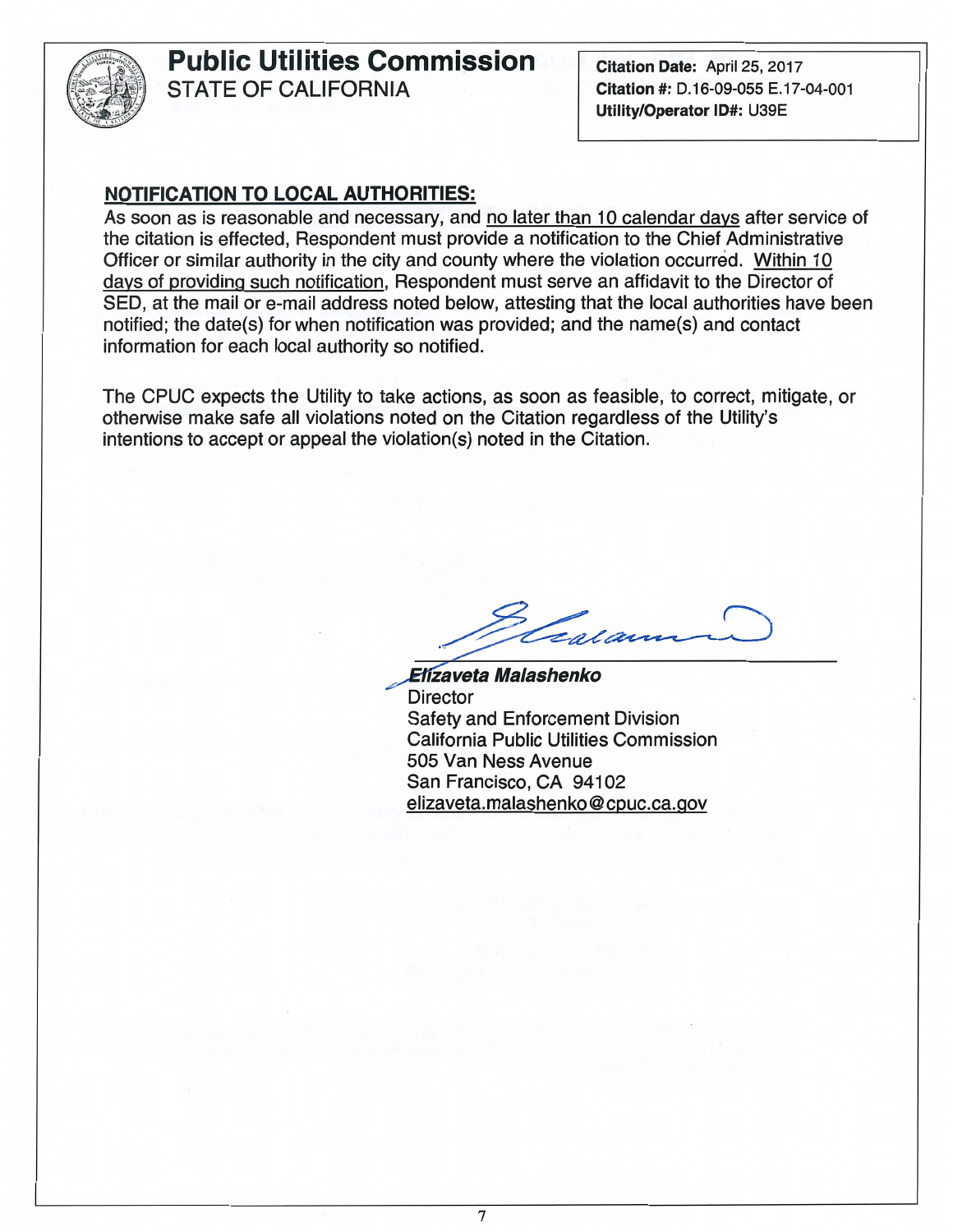

**Citation Date:** April 25, 2017 **Citation #:** D.16-09-055 E.17-04-001 **Utility/Operator ID#:** U39E

## **CITATION PAYMENT FORM**

I (we) \_\_\_\_\_\_\_\_\_\_\_\_\_\_\_\_\_\_\_\_\_\_\_\_\_\_\_\_\_\_\_\_\_\_hereby agree to comply with this citation dated , and have corrected/mitigated the violation(s) noted in the citation on and no later than , all work to make permanent corrections to any mitigated, or otherwise remaining concerns related to the violation(s) will be completed as noted in the Compliance Plan we have submitted to the Director of SED and, herewith, pay a fine in the amount of

\$ as included in the citation.

Signature of Electrical Corporation's Treasurer, Chief Financial Officer, or President/Chief Executive Officer, or delegated Officer thereof

(Signature) (Date)

(Printed Name and Title)

Payment must be with a certified check made payable to the *California Public Utilities Commission* and sent to the below address. Please include the citation number on the memorandum line of the check to ensure your payment is properly applied.

> **California Public Utilities Commission Attn: Fiscal Office 505 Van Ness Avenue San Francisco, CA 94102-3298**

**NOTE**: A copy of the completed Citation Payment Form must be sent to the Director of the Safety and Enforcement Division, via email or regular mail, to the address provided on the Citation.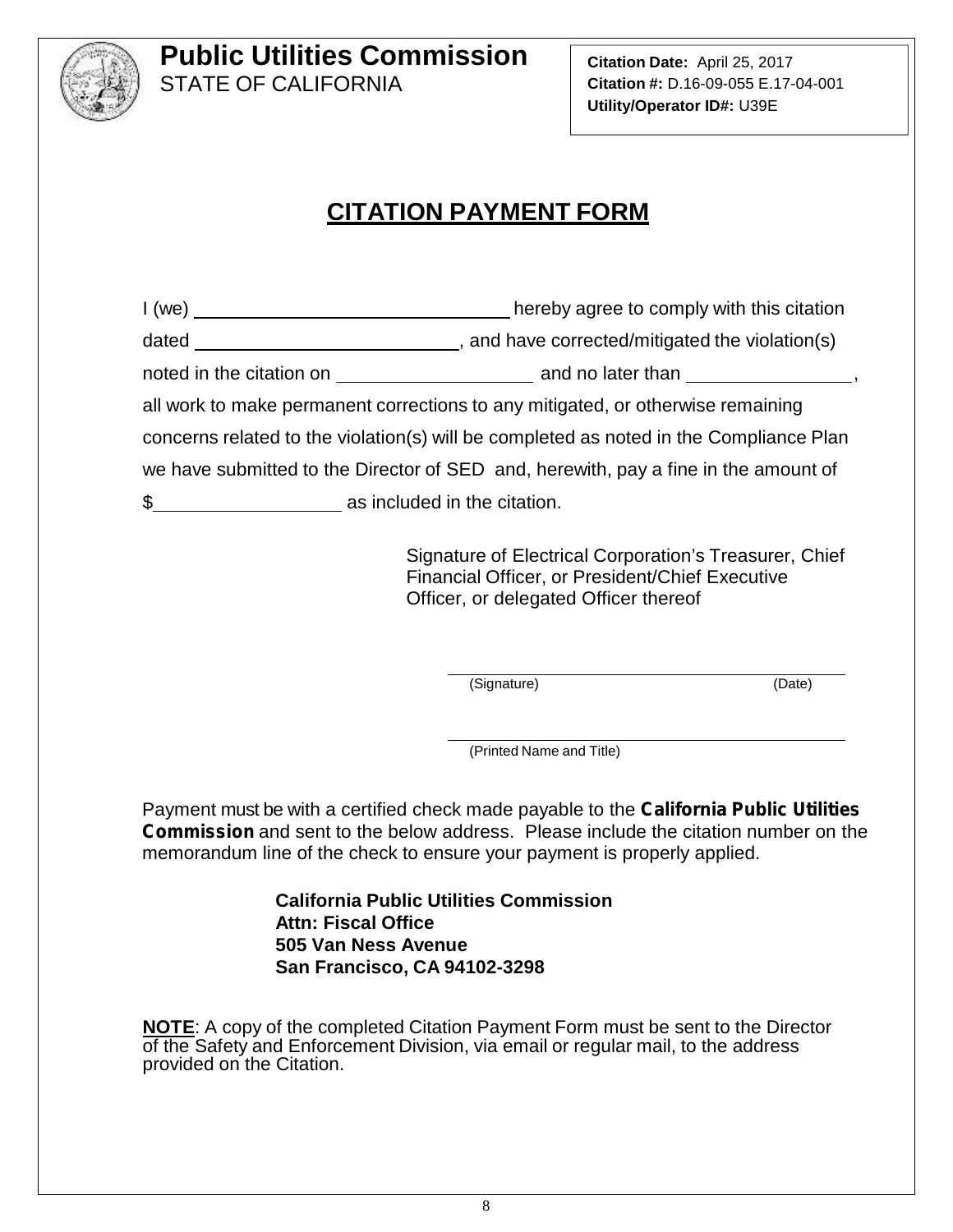

#### **DIRECTIONS FOR SUBMITTING AN APPEAL TO A CITATION ISSUED PURSUANT TO DECISION 16-09-055**

Within 30 calendar days of the Respondent being served with a *CITATION ISSUED PURSUANT TO DECISION 16-09-055*, Respondent may appeal the citation. Beyond 30 calendar days of being served with the citation, Respondent is in default and, as a result, is considered as having forfeited rights to appeal the citation. The Respondent must still correct the violation(s) as instructed in the Response section of this citation.

To appeal the citation, Appellant must file a Notice of Appeal (including a completed title page complying with Rule 1.6 of the Commission's Rules of Practice and Procedure, and attached Notice of Appeal Form) along with copies of any materials the Appellant wants to provide in support of its appeal with the Commission's Docket Office **and** must serve the Notice of Appeal, at a minimum, on

- 1) The Chief Administrative Law Judge (with an electronic copy to: ALJ\_Div\_Appeals\_Coordinator@cpuc.ca.gov),
- 2) The Director of Safety and Enforcement Division
- 3) The Executive Director
- 4) General Counsel
- 5) The Director of the Office of Ratepayer Advocates

at the address listed below within 30 calendar days of the date on which the Appellant is served the Citation. The Appellant must file a proof of service to this effect at the same time the Appellant files the Notice of Appeal. The Notice of Appeal must at a minimum state: (a) the date of the citation that is appealed; and (b) the rationale for the appeal with specificity on all grounds for the appeal of the citation.

*California Public Utilities Commission 505 Van Ness Ave. San Francisco, CA 94102 Attn: <Insert Title>*

**NOTE:** Submission of a *Notice of Appeal Form* in no way diminishes Appellant's responsibility for correcting the violation described in the citation, or otherwise ensuring the safety of facilities or conditions that underlie the violations noted in the Citation.

Ex Parte Communications as defined by Rule 8.1(c) of the Commission's Rules of Practice and Procedure, are prohibited from the date the citation is issued through the date a final order is issued on the citation appeal.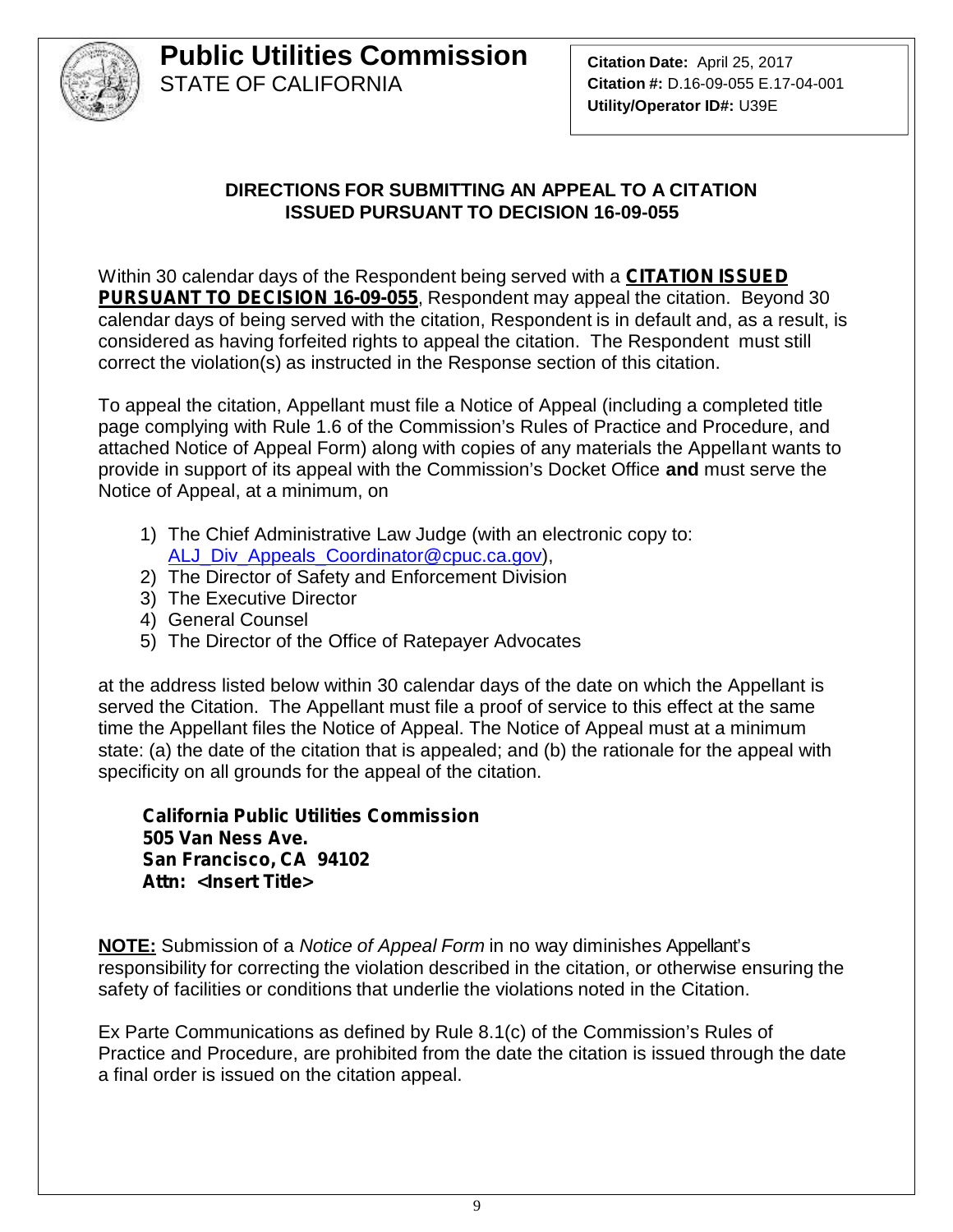

After receipt of the Appellant's *Notice of Appeal Form*, a hearing will be convened before an Administrative Law Judge. At least ten days before the date of the hearing, the Appellant will be notified and provided with the location, date, and time for the hearing. At the hearing,

- (a) Appellant may be represented by an attorney or other representative, but any such representation shall be at the sole expense of the Appellant;
- (b) Appellant may request a transcript of the hearing, but must pay for the cost of the transcript in accordance with the Commission's usual procedures;
- (c) Appellant is entitled to the services of an interpreter at the Commission's expense upon written request to the Chief Administrative Law Judge not less than five business days prior to the date of the hearing;
- (d) Appellant is entitled to a copy of or electronic reference to Resolution ALJ- 299 Establishing Pilot Program Citation Appeal and General Order 156 Appellate Rules (Citation Appellate Rules); and
- (e) Appellant may bring documents to offer in evidence (Rule 13.6 (Evidence) of the Commission's Rules of Practice and Procedure applies) and/or call witnesses to testify on Appellant's behalf. At the Commission's discretion, the hearing in regard to the Appellant's appeal can be held in a CPUC hearing room at either of the following locations:

#### **San Francisco**: **Los Angeles:**

San Francisco, CA 94102 Los Angeles, CA 90013

505 Van Ness Avenue 320 West 4<sup>th</sup> Street, Suite 500

The hearing(s) held in regard to the Appellant's appeal will be adjudicated in conformance with all applicable Public Utilities Code requirements.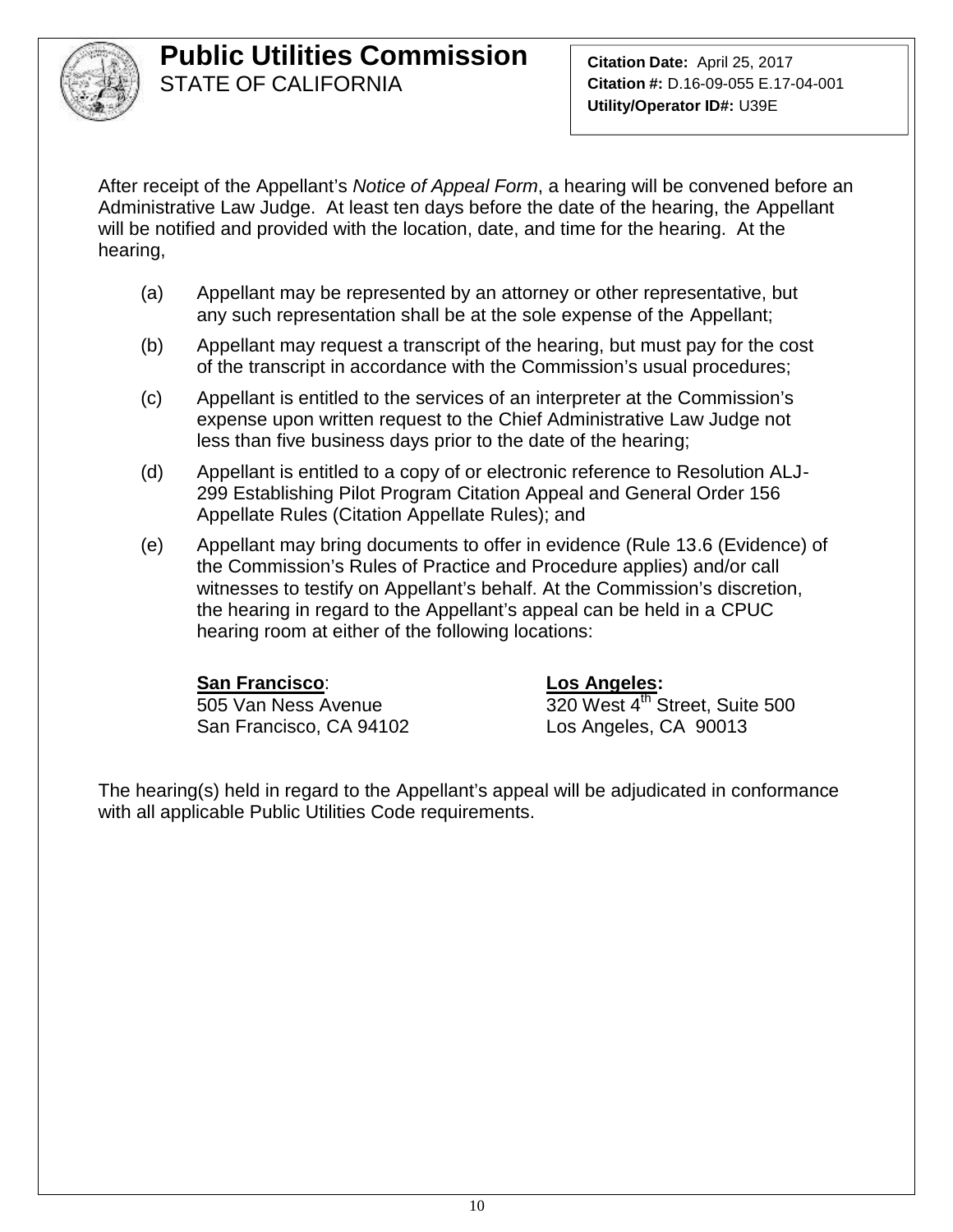

#### **Notice of Appeal Form Appeal from Citation issued by Safety and Enforcement Division (Pursuant to Decision 16-09-055)**

| <b>Appellant:</b>                                    |                                                                                  |
|------------------------------------------------------|----------------------------------------------------------------------------------|
|                                                      | Citation Date: ________________________                                          |
| [Name]                                               |                                                                                  |
|                                                      | Utility/Operator ID#: \\square\\sqrtD#: \\sqrtD#!\sqrtD#!\\sqrtD#!\sqrtD#!\sqrtD |
| [Title]                                              |                                                                                  |
| [Utility Name]                                       |                                                                                  |
| [Mailing Address]                                    |                                                                                  |
| [City, CA Zip Code]                                  |                                                                                  |
|                                                      |                                                                                  |
|                                                      |                                                                                  |
| [Utility/Operator Name]<br>and Enforcement Division" | [Citation Number]                                                                |
|                                                      |                                                                                  |

Statements supporting Appellant's Appeal of Citation (You may use additional pages if needed and/or attach copies of supporting materials along with this form).